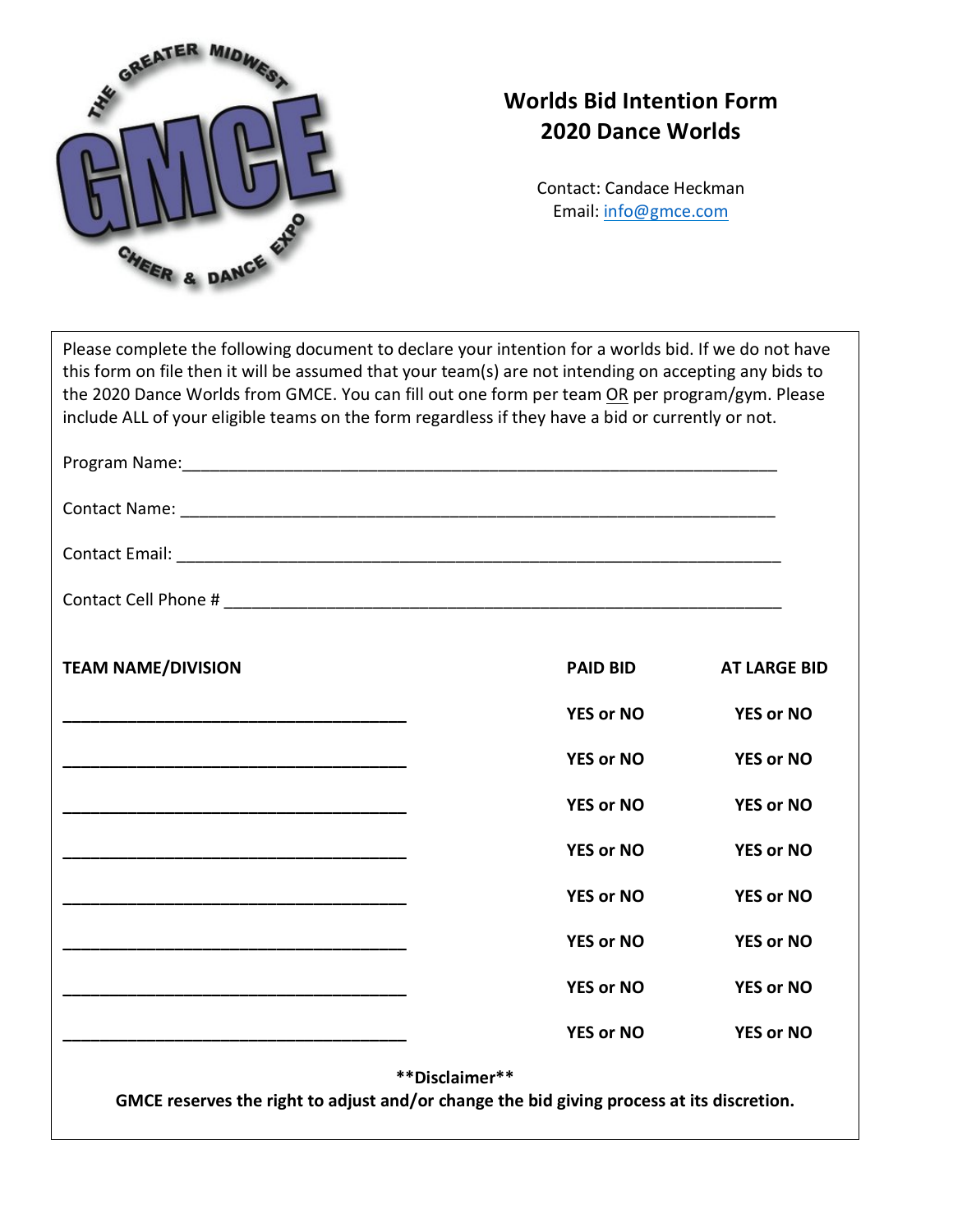Below is the declaration of how the bids will be awarded:

## **USASF/IASF WORLDS BIDS INFORMATION**

GMCE will award 2 (partial) paid bids and 4 at large bids to the 2020 USASF Dance Worlds at the Fall Festival of Dance Nationals. The partial paid bid is for the team to be used for the Worlds Travel Packages. At-large bids must pay their own Worlds Travel Packages and travel expenses. Partial Paid bids will be awarded per listing below. The division age of a senior team is determined by the age of the oldest competitor, as of August 31, 2019. All open divisions will follow the age requirements (known as the International Standard- December 31, 2020) for determining the required age of a competitor. The age of a competitor will be determined based on the dates of birth falling during the year of the competition. Example: a dancer who turns 14 up until December 31, 2020 will be eligible to compete at the 2020 worlds in an Open Division.

GMCE reserves the right to distribute these bids within the designated Senior and Open divisions. The division and category in which a team is awarded a bid at the Fall Festival of Dance Nationals, is the division and category in which the team must compete representing GMCE at the Dance Worlds. Winning a division does not guarantee a Partial Paid or At Large bid. Teams can receive a bid in more than one category. Bid winners do not have to win their division/category. It is recommended that all teams in the Senior and Open divisions discuss Worlds bids and decide prior to attending if they would accept or decline a bid.

| <b>Partial Paid Bids - Senior/Open Teams Eligible</b> |  |
|-------------------------------------------------------|--|
|                                                       |  |

|   |                                       | *These bids will be awarded to the team with the highest "percentage of total scores" in the following divisions: |
|---|---------------------------------------|-------------------------------------------------------------------------------------------------------------------|
|   | Senior Small Hip Hop                  | 12-18 years old, 0 males, 4-14 dancers                                                                            |
| ٠ | Large Senior Hip Hop                  | 12-18 years old, 0 males, 15+ dancers                                                                             |
|   | Senior Small Coed Hip Hop             | 12-18 years old, male(s) & female(s), 4-14 dancers                                                                |
|   | <b>Senior Male Hip Hop</b>            | 12-18 years old, 0 females, 4-14 dancers                                                                          |
|   | Senior Large Coed Hip Hop             | 12-18 years old, male(s) & female(s), 15+ dancers                                                                 |
|   | <b>Senior Male Hip Hop</b>            | 12-18 years old, 0 females, 15+ dancers                                                                           |
| ٠ | Senior Small Jazz                     | 12-18 years old, male(s) & female(s), 4-14 dancers                                                                |
|   | <b>Senior Small Coed Jazz</b>         | 12-18 years old, male(s) & female(s), 4-14 dancers                                                                |
|   | <b>Senior Male Jazz</b>               | 12-18 years old, 0 females, 4-14 dancers                                                                          |
|   | Senior Large Jazz                     | 12-18 years old, male(s) & female(s), 15+ dancers                                                                 |
|   | <b>Senior Large Coed Jazz</b>         | 12-18 years old, male(s) & female(s), 15+ dancers                                                                 |
|   | <b>Senior Large Male Jazz</b>         | 12-18 years old, 0 females, 15+ dancers                                                                           |
|   | Senior Small Pom                      | 12-18 years old, male(s) & female(s), 4-14 dancers                                                                |
|   | <b>Senior Small Coed Pom</b>          | 12-18 years old, male(s) & female(s), 4-14 dancers                                                                |
|   | <b>Senior Male Pom</b>                | 12-18 years old, 0 females, 4-14 dancers                                                                          |
|   | Senior Large Pom                      | 12-18 years old, male(s) & female(s), 15+ dancers                                                                 |
|   | <b>Senior Large Coed Pom</b>          | 12-18 years old, male(s) & female(s), 15+ dancers                                                                 |
|   | <b>Senior Male Pom</b>                | 12-18 years old, 0 females, 15+ dancers                                                                           |
| ٠ | Senior Small Cont/Lyrical             | 12-18 years old, male(s) & female(s), 4-14 dancers                                                                |
|   | <b>Senior Small Coed Cont/Lyrical</b> | 12-18 years old, male(s) & female(s), 4-14 dancers                                                                |
|   | <b>Senior Male Cont/Lyrical</b>       | 12-18 years old, 0 females, 4-14 dancers                                                                          |
|   | Senior Large Cont/Lyrical             | 12-18 years old, male(s) & female(s), 15+ dancers                                                                 |
|   | <b>Senior Large Coed Cont/Lyrical</b> | 12-18 years old, male(s) & female(s), 15+ dancers                                                                 |
|   | <b>Senior Male Cont/Lyrical</b>       | 12-18 years old, 0 females, 15+ dancers                                                                           |

\*\*Disclaimer\*\* GMCE reserves the right to adjust and/or change the bid giving process at our discretion.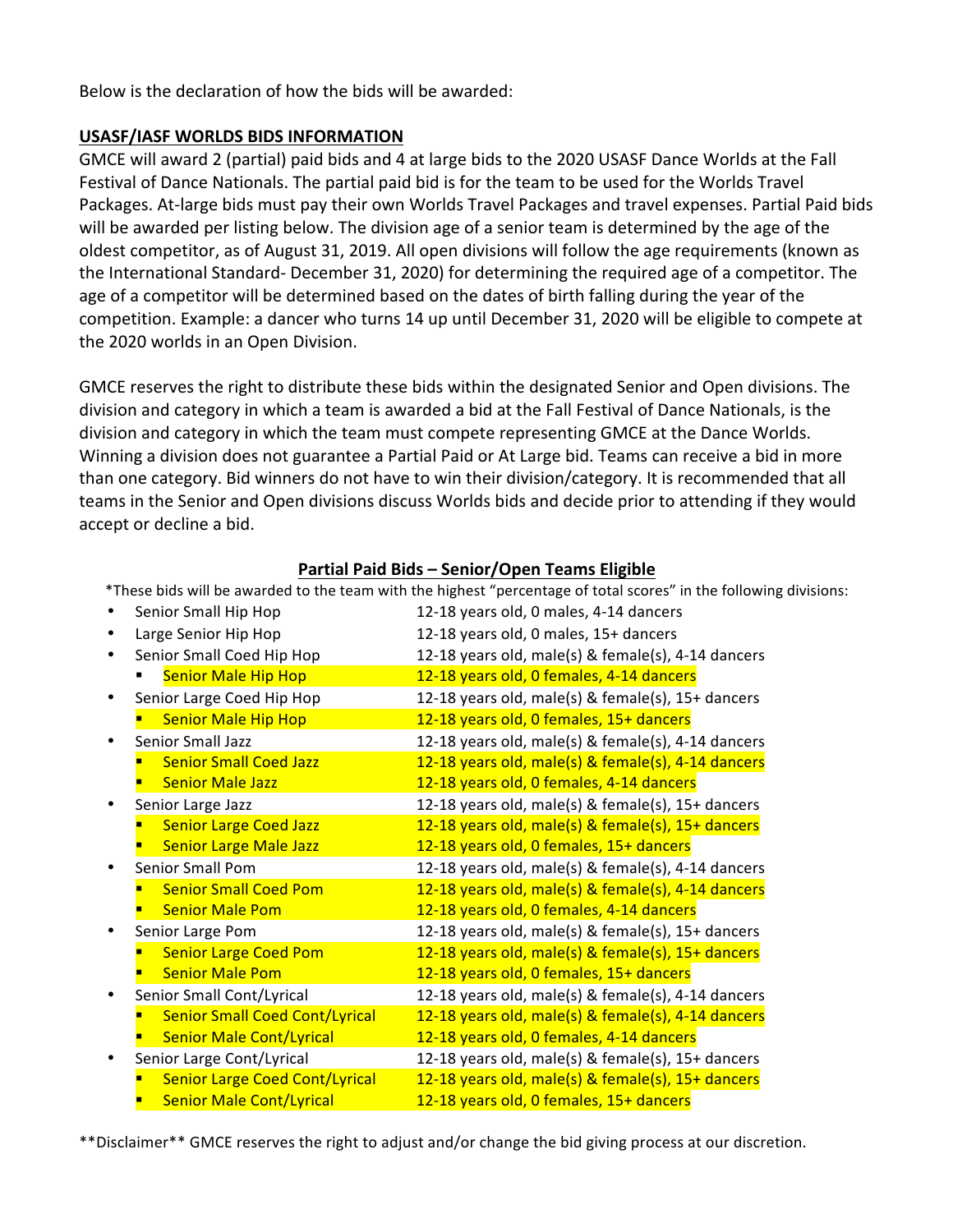| Open Hip Hop Elite                    | 14 & up, 0 males, 6-15 dancers              |
|---------------------------------------|---------------------------------------------|
| Open Hip Hop Premier                  | 14 & up, 0 males, 16-30 dancers             |
| Open Coed Hip Hop Elite               | 14 & up, male(s) & female(s), 6-15 dancers  |
| Open Coed Hip Hop Premier             | 14 & up, male(s) & female(s), 16-30 dancers |
| Open Male Hip Hop                     | 14 & up, 0 females, 16-30 dancers           |
| Open Jazz Elite                       | 14 & up, 0 males, 6-30 dancers              |
| <b>Open Jazz Premier</b>              | 14 & up, 0 males, 6-30 dancers              |
| Open Coed Jazz Elite                  | 14 & up, male(s) & female(s), 6-30 dancers  |
| <b>Open Coed Jazz Premier</b>         | 14 & up, male(s) & female(s), 6-30 dancers  |
| <b>Open Male Jazz</b>                 | 14 & up, 0 females, 6-30 dancers            |
| Open Pom Elite                        | 14 & up, 0 males, 6-30 dancers              |
| <b>Open Pom Premier</b>               | 14 & up, 0 males, 6-30 dancers              |
| Open Coed Pom Elite                   | 14 & up, male(s) & female(s), 6-30 dancers  |
| <b>Open Coed Pom Premier</b>          | 14 & up, male(s) & female(s), 6-30 dancers  |
| <b>Open Male Pom</b>                  | 14 & up, 0 females, 6-30 dancers            |
| Open All Girl Kick Elite              | 14 & up, No all male, 6-30 dancers          |
| Open All Girl Kick Premier            | 14 & up, No all male, 6-30 dancers          |
| <b>Open Coed Kick Elite</b>           | 14 & up, No all male, 6-30 dancers          |
| <b>Open Coed Kick Premier</b>         | 14 & up, No all male, 6-30 dancers          |
| Open All Girl Cont/Lyrical Elite      | 14 & up, No all male, 6-30 dancers          |
| Open All Girl Cont/Lyrical Premier    | 14 & up, No all male, 6-30 dancers          |
| <b>Open Coed Cont/Lyrical Elite</b>   | 14 & up, No all male, 6-30 dancers          |
| <b>Open Coed Cont/Lyrical Premier</b> | 14 & up, No all male, 6-30 dancers          |

## **AT-LARGE Bids – Senior/Open Teams Eligible**

\*These bids will be awarded to the team with the highest "percentage of total scores" in the following divisions:

| Senior Small Hip Hop                  | 12-18 years old, 0 males, 4-14 dancers             |
|---------------------------------------|----------------------------------------------------|
| Large Senior Hip Hop                  | 12-18 years old, 0 males, 15+ dancers              |
| Senior Small Coed Hip Hop             | 12-18 years old, male(s) & female(s), 4-14 dancers |
| <b>Senior Male Hip Hop</b>            | 12-18 years old, 0 females, 4-14 dancers           |
| Senior Large Coed Hip Hop             | 12-18 years old, male(s) & female(s), 15+ dancers  |
| <b>Senior Male Hip Hop</b>            | 12-18 years old, 0 females, 15+ dancers            |
| <b>Senior Small Jazz</b>              | 12-18 years old, male(s) & female(s), 4-14 dancers |
| <b>Senior Small Coed Jazz</b>         | 12-18 years old, male(s) & female(s), 4-14 dancers |
| <b>Senior Male Jazz</b>               | 12-18 years old, 0 females, 4-14 dancers           |
| Senior Large Jazz                     | 12-18 years old, male(s) & female(s), 15+ dancers  |
| <b>Senior Large Coed Jazz</b>         | 12-18 years old, male(s) & female(s), 15+ dancers  |
| <b>Senior Large Male Jazz</b>         | 12-18 years old, 0 females, 15+ dancers            |
| <b>Senior Small Pom</b>               | 12-18 years old, male(s) & female(s), 4-14 dancers |
| <b>Senior Small Coed Pom</b>          | 12-18 years old, male(s) & female(s), 4-14 dancers |
| <b>Senior Male Pom</b>                | 12-18 years old, 0 females, 4-14 dancers           |
| Senior Large Pom                      | 12-18 years old, male(s) & female(s), 15+ dancers  |
| <b>Senior Large Coed Pom</b>          | 12-18 years old, male(s) & female(s), 15+ dancers  |
| <b>Senior Male Pom</b>                | 12-18 years old, 0 females, 15+ dancers            |
| Senior Small Cont/Lyrical             | 12-18 years old, male(s) & female(s), 4-14 dancers |
| <b>Senior Small Coed Cont/Lyrical</b> | 12-18 years old, male(s) & female(s), 4-14 dancers |
| <b>Senior Male Cont/Lyrical</b>       | 12-18 years old, 0 females, 4-14 dancers           |

\*\*Disclaimer\*\* GMCE reserves the right to adjust and/or change the bid giving process at our discretion.